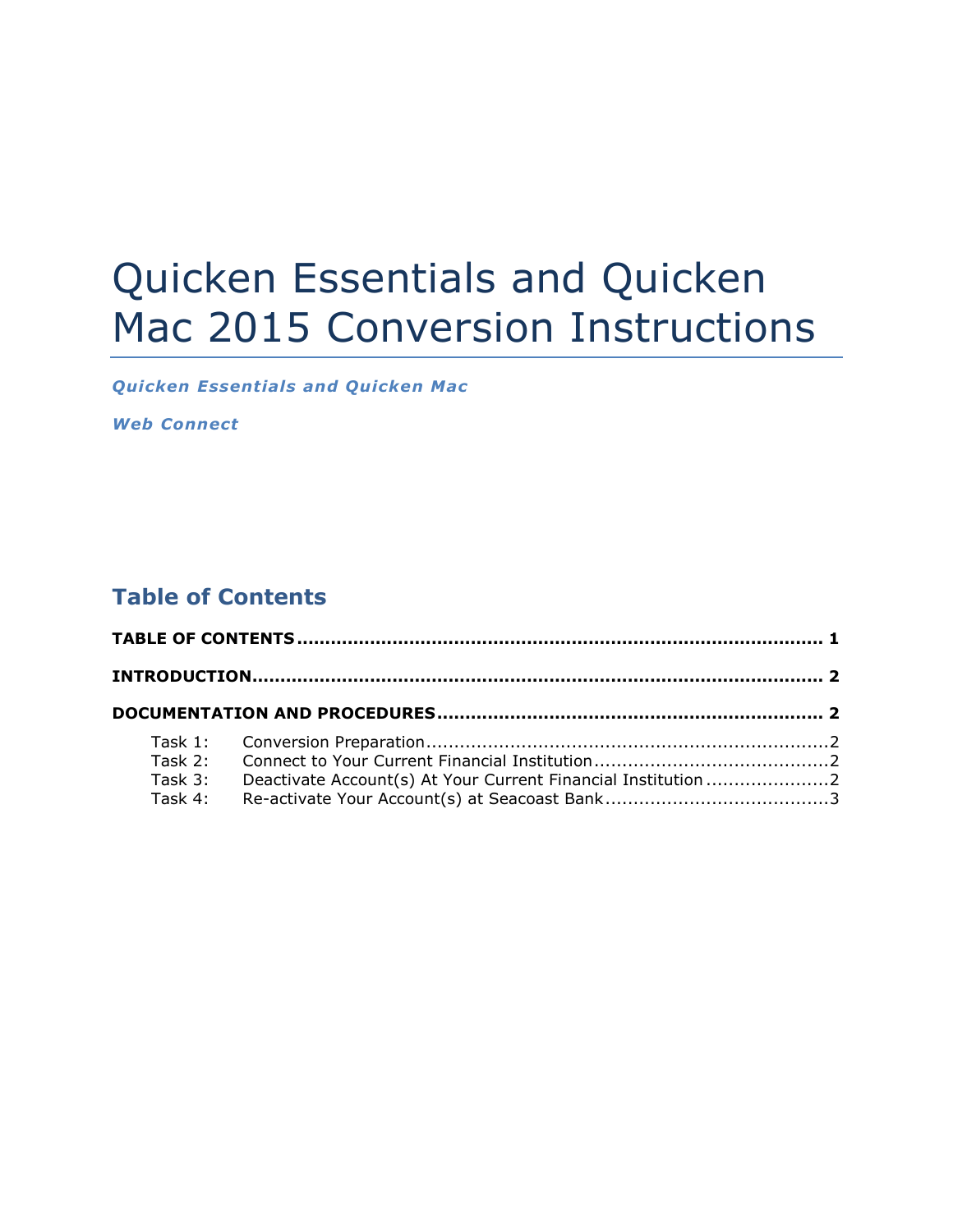

## **Introduction**

As your current financial institution completes its system conversion to *Seacoast Bank,* you will need to modify your Quicken settings to ensure the smooth transition of your data. To complete these instructions, you will need your *User ID and Password* for your current financial institution and *Seacoast Bank* websites.

It is important that you perform the following instructions exactly as described and in the order presented. If you do not, your service may stop functioning properly. This conversion should take 15–30 minutes.

**NOTE:** This update is time sensitive.

### **Documentation and Procedures**

#### **Task 1: Conversion Preparation**

- 1. Backup your data file. For instructions to back up your data file, choose **Help** menu > **Search**. Search for *Backing Up*, select **Backing up data files**, and follow the instructions.
- 2. Download the latest Quicken Update. For instructions to download an update, choose **Help** menu > **Search**. Search for *Updates*, select "Check for Updates," and follow the instructions.

#### **Task 2: Connect to Your Current Financial Institution.**

- 1. Select your account under the **Accounts** list on the left side.
- 2. Choose **Accounts** menu > **Update Selected Online Account**.
- 3. Repeat this step for each account (such as checking, savings, credit cards, and brokerage) that you use for online banking or investing.

#### **Task 3: Deactivate Your Account(s) At Your Current Financial Institution.**

- 1. Select your account under the **Accounts** list on the left side.
- 2. Choose **Accounts** menu > **Settings**.
- 3. Remove the checkmark from **I want to download transactions**.
- 4. Click **Save**.
- 5. Click **Continue** when asked to confirm this deactivation.
- 6. Repeat steps 2 5 for each account your current financial institution.